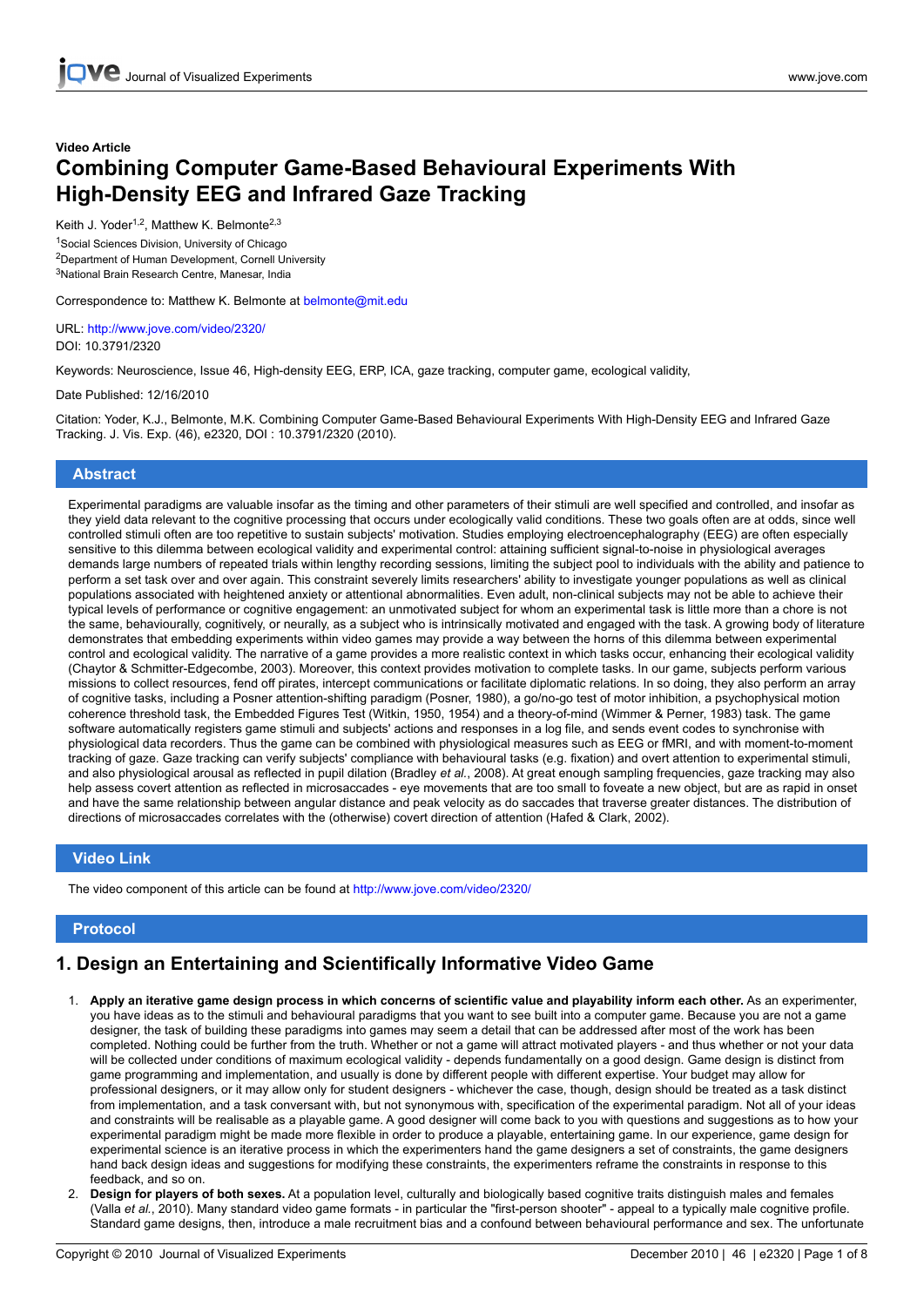**VC** [Journal of Visualized Experiments www.jove.com](http://www.jove.com)

[reality](http://www.jove.com) is that people who specialise in ungendered game design (Graner Ray, 2004) are in short supply. Beware that most gaming professionals (and students) are male, and that when left unsupervised with an experimental paradigm they will, almost inevitably, end up designing a first-person shooter around it.

- 3. **Use game time to collect repeated trials efficiently.** Game-based event-related potentials experiments require collection of many repeated trials (typically at least a hundred per condition) of many separate cognitive tasks to be performed during a single experimental session without fatiguing the experimental subject. Consider the proportion of game play time during which experimental trials will actually be being performed. How much of the player's contact time with the game will be directly scientifically useful in providing experimental data, and how much of this contact time will be "filler" that links these experimental trials together into a game narrative? Design so as to maximise the proportion of game time that will be useful for data acquisition. To avoid frank repetition, consider interspersing experiments of different types, for instance an active behavioural task punctuated by a passive sensory stimulus. After rejecting any bad trials, can you accumulate enough trials for physiological averaging, without the player's becoming impatient or bored with the game? If the answer to this question is no, you must modify the design.
- 4. **Avoid bloating experiments with additional factors or conditions.** It may seem tempting to add conditions and variations within experimental paradigms, so as to address related questions - for instance, in an attention task how might electrophysiology and behavioural performance be affected in a context in which distractors can appear, versus a context in which every stimulus is task-relevant? Or in a context of multimodal versus unimodal sensory cues? In the best case, such factoring would add useful information, and physiologically adequate numbers of trials would be acquired within each factor. In the worst case, though, factoring leads to an "experiment bloat" in which no individual condition carries a sufficient number of observations, the analysis must therefore collapse observations across conditions, and the only result is a problematic increase in within-sample variance. This problem of "experiment bloat" becomes more significant when experiments are implemented in a game format, because variety is a desirable property in a game. Add factors only if you can be certain that each factor individually will contain a number of trials sufficient for averaging, without driving the player to boredom.
- 5. **Avoid timed events; give the player control of when things happen; whenever possible, prompt the player.** Many neuropsychiatric populations have difficulty with executive function, that is, in rapidly planning and executing actions in response to sensory inputs. They may have a great deal of skill and in some tasks even exceed normal performance - but this can be an intensely studied and considered, deliberate style of skill, often not expressed under time pressure. So it's important to make certain that the timing of events is controlled not by the computer (except in cases where the experiment requires it) but by the player. Small additions such as a "next" button or a "ready" button can make all the difference. For example, part of our game (Figure 1) implements a "go/no-go" test of executive inhibition, in which the player is required to respond or to withhold a response based on the identity of a target that emerges from a space "wormhole." Rather than causing the target to emerge at a completely arbitrary time, our software waits for the player to launch a beam that opens the wormhole. The target then emerges after a random delay. This approach allows measurement of anticipatory and response-related brain electrical events whilst still permitting the player to prepare for the behavioural context. Thus, wherever the constraints of the experimental paradigm permit, games should be player-centred rather than computer-centred, and game play should be event-driven rather than time-driven.
- 6. **Do not depend on a player's memory for instructions; prompt the player every time.** A corollary of the executive function issue is that the player may have trouble remembering a sequence of steps. Even if (s)he has learnt in a tutorial that key A triggers action X and key B triggers action Y, these arbitrary associations might not be remembered, unless the player has had a chance to practise these actions actively, many times over.
- 7. A further corollary: **Do not make input-output mappings depend on the game state.** Designers and especially implementors might be tempted to hide functions inside sub-menus, access to which depends on the player's clicking on the correct primary menu, or to make a drag of the mouse do something different after a click than after no click (or even worse, something different after a left-click than after a right-click). Avoid such sequential logic in the user interface. Wherever possible, use purely combinational logic. Some sequential logic is of course unavoidable - for instance in the transition from one game context or mini-game to another - but it ought to be used sparingly and only when absolutely required.
- 8. **Instead of a sequence of actions, ask for one action at a time.** Rapid actions can be difficult enough by themselves, but when neuropsychiatric patients face the additional demand of performing several of these actions rapidly and in the proper sequence they can feel very much overwhelmed. Instead of requiring sequences of inputs in response to a single prompt, try to prompt separately for each input.
- 9. **Use pictures, not exclusively words.** Players with deficits in language, reading, attention, or memory might not comprehend textual instructions - not because the player is incapable of comprehending but because (s)he's concentrating so much on decoding the individual words that (s)he can't spare much effort to put those words together into the meanings of complete sentences and narratives. Sometimes text is unavoidable; if text is used, avoid verbosity, don't clutter the display with words, do include series of "next" prompts that separate passages into manageable chunks, and do allow the player to go backwards through these prompts to review text that (s)he has already seen.
- 10. **Players should learn by doing, not just by observing or reading or listening.** In this regard, patient populations are no different from people in general: we all learn best when we can be active rather than passive learners. The challenges faced by neuropsychiatric patients make it even more crucial that game activities involve learning-by-doing, rather than depending on learning-by-reading or learning-by-listening. This is particularly true of the game tutorials or instructions.
- 11. **Avoid depending on simultaneous or near-simultaneous events in different perceptual channels (e.g. different places on the screen, or different senses such as video with audio).** Some neuropsychiatric patients may have difficulty with perceptual integration, and may focus on only one perceptual channel at a time. When focusing on one point or area of the display, events away from this spatial focus of attention may not register. Anathema for this sort of player would be a cockpit display with many gauges indicating different quantities which all need to be observed simultaneously - or a visual display that needs to be observed at the same time as a spoken or other auditory signal. Instead, either information should be displayed in one region of the display or one sensory channel, or ample time should be allowed to shift attention between points in visual space or between sensory channels. In players with autism, for instance, shifts of attention can take 2 to 3 seconds (Belmonte, 2000) - ten times as long as for other players! Think about what it would be like to be looking at the display through a long telescope that magnifies a small area but shuts out the periphery.
- 12. **Avoid evoking unnecessary anxiety.** Neuropsychiatric populations can be much more prone to anxiety than other players especially when faced with a new and unpractised task, or with a timed task, or with an interactive scenario that's out of their control. Do everything possible to make certain that the player, not the computer, is the one controlling what happens next, and that the player has every opportunity to practise and to become comfortable with the demands of the game. Consider including a tutorial that allows the player to go through all the actions of the game - e.g. clicks and key presses - as (s)he receives instruction.
- 13. **For repeating events, vary the timing slightly so that the time between two successive instances of the event is not constant.** Signal processing experts will know the phenomenon of aliasing, in which a discrete sampling of a high-frequency signal at too low a sampling rate produces an artefactual low-frequency oscillation. The issue surrounding EEG measures of repeated events has much in common with aliasing. Consider as an example the situation that exists when a movement key is pressed and held: the player's avatar will move at a certain rate, say, once every 500 ms. Suppose that one is interested in the brain response to the movement effect. Suppose also, though, that there is an ongoing, endogenous (that is, internally driven) 10 hz oscillation in visual cortex that has nothing directly to do with this exogenous phenomenon. Since 500 ms is an integral multiple of the 100 ms period of this oscillation, sampling the exogenous brain response to each movement will also sample the endogenous oscillation at the same point in its phase every time, and the analysis thus would misattribute the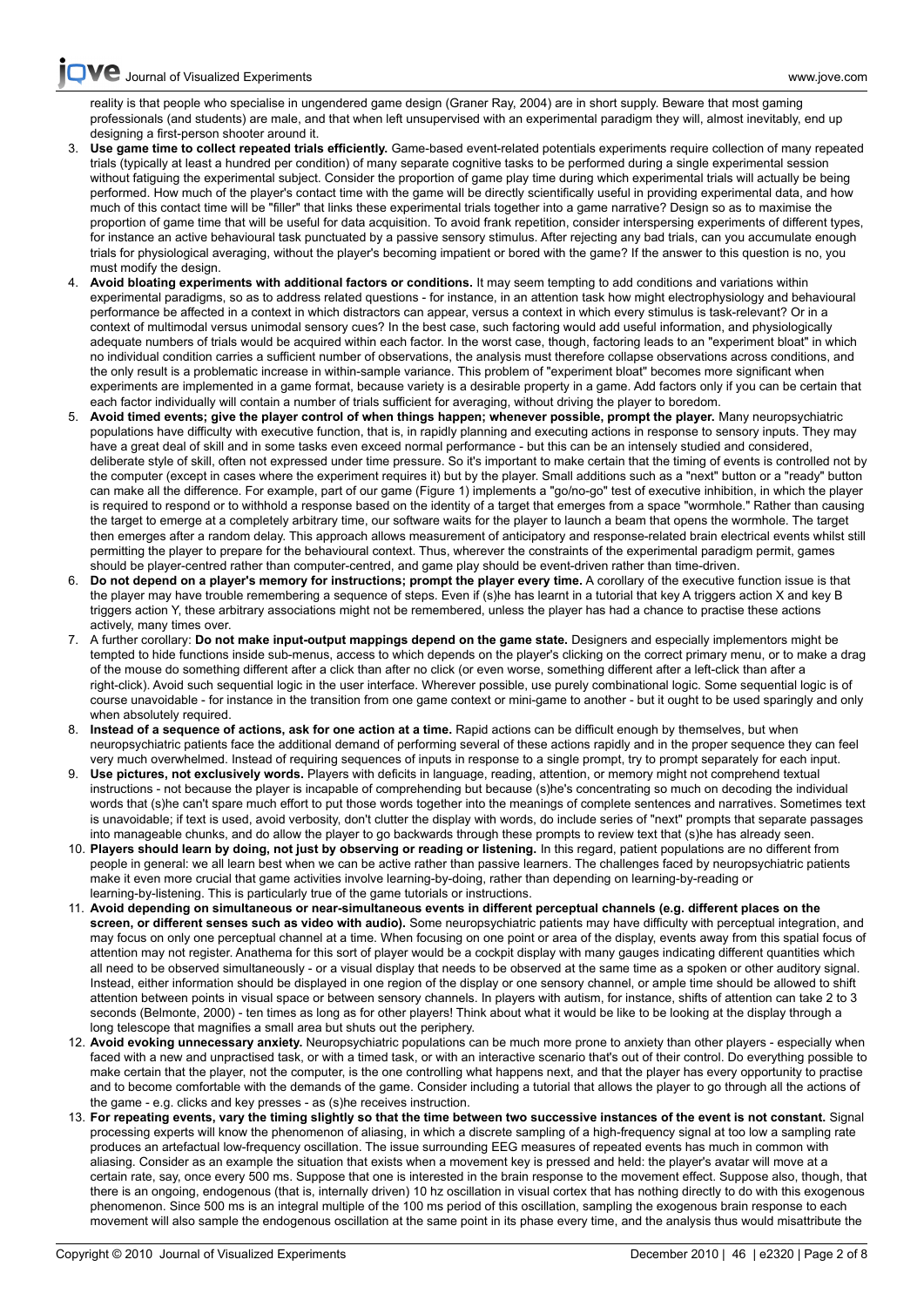[endog](http://www.jove.com)enous signal as an exogenous response to the movement stimulus. To forestall this ambiguity in EEG analysis, one can add a small amount of temporal jitter to the intervals between stimuli (Luck, 2005, p. 135) - not so much as to make them seem unnaturally variable to the player, but enough to get rid of this phase artefact. The exact amount depends on what seems natural given the event separation; in this example of a 500 ms event we might deem that any variation more than 10% of the interval in either direction would seem unnatural, so we might then choose to vary the intervals over a uniform distribution from 450 ms to 550 ms. Add as much temporal jitter as seems natural, without sacrificing playability.

14. **Design with extensibility in mind.** Bringing a complete computer game from concept to realisation is a time-consuming and labour-intensive undertaking - you may find yourself, effectively, working a day job as a researcher and a night job as a game designer and project manager! It makes sense, therefore, to make the game flexible and extensible, so that experiments that may not have been conceived when the game was first designed can be added without defining and implementing an entirely new game system. This goal of extensibility can be realised partly in the game design and partly in the software design.

In the game design, consider a system that allows addition of new game modules. In our system, a main game is supported by an extensible set of mini-games: players must enter each of the mini-games in order to acquire or to keep resources that are of value in the main game. Each mini-game embeds two to three experiments. For example, having designed a space colony, players enter an executive-function and visual perception mini-game in which they steer a spaceship through a drifting star field and decide how to respond to friendly or opponent spaceships (Figure 1), a visual attention mini-game in which they detect asteroids that can be mined for raw materials to build that colony (Figure 2), an emotion-perception mini-game in which they help in a diplomatic negotiation by matching up the faces of different people who are showing the same emotions (Figure 3), and a social cognitive mini-game in which they thwart pirates who want to steal their colony's supplies (Figure 4). In practice, it's fairly simple to find a conceit within which a new experimental task can be integrated into the game narrative - but the general facility to allow such integration must be designed in a priori.

Although players are aware of the general fact that they're performing experiments, the experimental data collection is unobtrusive: During the steering task a maximum-likelihood estimator (Pentland, 1980; Lieberman & Pentland, 1982) computes the player's psychophysical threshold for perception of coherent motion of the drifting star field. During the asteroid task, gaze is maintained at the bottom centre of the display in order to watch for impurities in the ore processor (and this gaze direction is verified by the gaze tracker), whilst each of the four sectors in which asteroids might appear flickers at a different fundamental frequency (the least common multiple of which is large) and covert attention is directed to one of these sectors in response to a spatial cue. Changes in the spectral content of EEG can then assess the time course of covert attention based on the EEG amplitudes of the flicker frequencies that tag each sector (Morgan *et al.*, 1996; Belmonte, 1998).

In the software, the "game engine" should provide not only the usual core elements for graphical display (e.g. a particle engine), but also all the common facilities for experimental control and data logging that will be needed by all experiments. In particular, the game engine should provide methods to display externally supplied still and moving-picture graphical assets and sounds, and an event logger that writes to a local disc file and also through an output port (we use the standard parallel port) to synchronise with a behavioural or physiological data recorder such as a gaze tracker, an EEG system, or an fMRI scanner.

- 15. **Provide a method for logging game events.** In our system, the log file on disc contains a superset of the data sent through the parallel port: whereas the parallel port receives only unsigned 8-bit event codes 1 through 255, the disc file includes (1) a time stamp in clock ticks, (2) a time stamp in microseconds, (3) the numeric event code sent through the parallel port, (4) a string mnemonic unique to this event code, and (5) a list of (parameter name, parameter value) pairs. For instance, the appearance of a stimulus (e.g. an asteroid) at particular absolute or angular display coordinates could be denoted with an appropriate event code and mnemonic with the two coordinates as parameters. Because there may be more than 255 unique events, consider issuing event codes that mark the beginnings and ends of self-contained contexts (e.g. individual mini-games or game scenarios) within the main game, and re-using event codes from one context to another. The time series of numeric event codes logged by the external data recorder and the time series of detailed and parameterised event codes logged in the local log file then can be used to place the log file and the external data file(s) in temporal register.
- 16. **Log event codes for absolutely everything.** Did the player's avatar just move (either because the movement key has just been depressed, or because it's been held down constantly and is repeating)? That's an event. Did some sort of motion start or stop or change speed? That's an event. Absolutely everything that happens in the game should be reported with an event code. Experimenters can always ignore event codes if they decide that they aren't of interest in the analysis. What one can't do, of course, is to go back and insert event codes after the data have been recorded. So put everything in - you never know what might be useful, perhaps not immediately but in some post hoc data mining.

# **2. Prepare Equipment**

- 1. An hour before the subject arrives, balance the electrodes by soaking them in a salt bath (1 teaspoon table salt per 1 litre distilled water) for 5 to 10 minutes. Do not leave electrodes in any liquid for longer than 10 minutes at a time. Balanced electrodes have small (+/- 20μV) offsets.
- 2. Just before subject arrives, switch on the gaze tracking camera, converter boxes, and computers.

Our setup uses four computers (see Figure 5): one dedicated gaze-tracking computer (GC), one dedicated EEG acquisition computer (EC), one dedicated stimulus presentation computer (SC), and one computer for video acquisition and data analysis (VC).

Two converter boxes (Figure 6) manipulate VGA outputs from GC and SC and send a spliced video signal to VC. In this way, the screen seen by the subject overlain with a cursor representing current fixation and a timestamp can be recorded to a video file on VC.

#### **3. EEG Setup**

- 1. Measure the circumference of the subject's head around the brow and inion. Select an electrode cap such that the subject's circumference is near the middle of the measurement range for the cap.
- 2. Record the measurement from the subject's nasion to inion and left pinna to right pinna.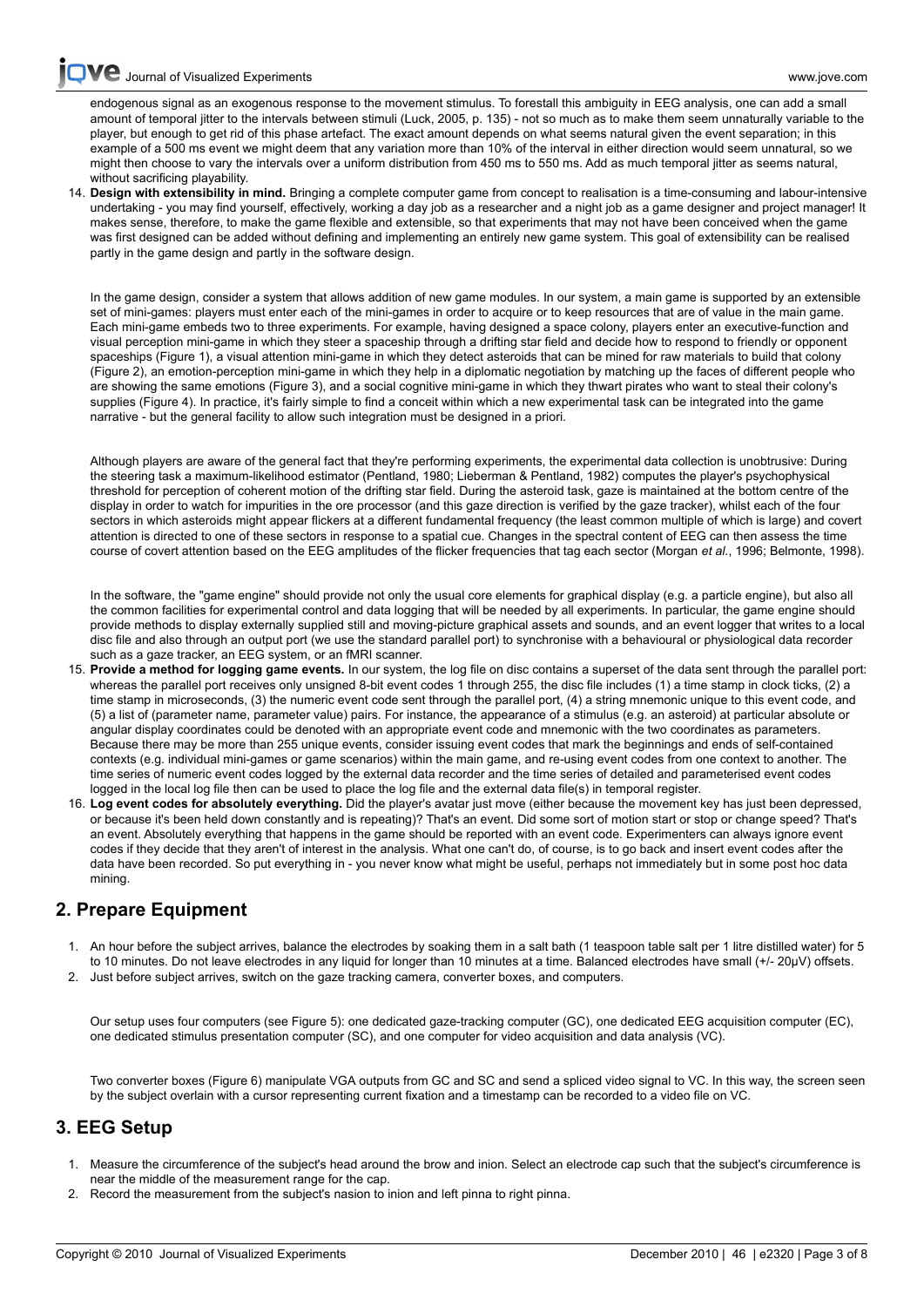**C** [Journal of Visualized Experiments www.jove.com](http://www.jove.com)

- Place the cap on the subject's head. Ensure that the tag is outside the cap, resting on the subject's neck. Reposition the cap until A1 (the electrode at the vertex) is centred with respect to the nasion-inion and pinna-pinna axes, and the cap midline (A25-C17) is parallel to the midline of the subject's head.
- 4. Apply an adhesive ring to the plastic housing of electrodes EX5 and EX6. Align the opening of the ring with the electrode pellet. Remove the paper backing from the adhesive ring and cover the electrode contact with conductive gel. Place EX6 on the subject's right mastoid and EX5 on the subject's left mastoid.
- 5. Use a syringe to place conductive gel in every electrode housing. Wiggle the syringe tip to part the subject's hair, then simultaneously depress the plunger and pull the syringe away from the head. Fill until gel is flush with the top of the plastic housing.

It is better to have too little gel than too much. In the case of too little gel, more can always be added. With too much gel, the excess can bleed between electrode sites, causing electrode bridging. If electrodes become bridged, remove the cap, have the subject wash and dry their hair, and begin again.

6. With the plug end over the shoulder and the sensors in one hand, gently place each electrode in its corresponding housing. Grasp only the plastic housing of the electrodes and be careful not to crimp the wires.

It is critical not to touch the electrode tips. Contact with skin or clothing will degrade the quality of electrodes.

- 7. Place conductive gel on EX1-EX4 and use adhesive rings to attach them to the subject's face. Place EX1 and EX2 about 1cm horizontally from subject's left and right outer canthi, respectively. Place EX3 and EX4 about 1cm below the middle of the subject's left and right eyes on the zygomatic bones.
- 8. Gently collect electrode leads behind the subject and loosely wrap the CMS/DRL lead around the others to create a pony-tail. Place Velcro ties at the top and bottom of the pony-tail to hold the leads in place. Use medical tape to affix the pony-tail to clothing on the subject's back.
- 9. Apply 0.5% KCl solution (Lykken & Venables, 1971) to each GSR electrode. Use medical tape to affix GSR electrodes to the index and ring fingers of the subject's non-dominant hand.
- 10. Have subject sit in a non-reclining, stationary chair in front of the stimulus presentation monitor. Plug all electrodes into the EEG converter box.

Small (+/- 40 μV) offsets are acceptable. If any electrode shows an offset greater than +/- 40 μV, gently remove the electrode from the cap, apply more gel, and return the electrode.

# **4. Gaze Tracking Setup**

- 1. Affix a target sticker above the subject's eyebrow medial to the eye.
- 2. Launch the EyeLink Popup-calibration application on VC. Begin a new session and use the CMD interface to switch on event logging for the gaze tracker. Set the value 'file\_event\_filter' equal to 'LEFT,RIGHT,FIXATION,BLINK,MESSAGE,BUTTON,SACCADE,INPUT' A full list of commands can be found in the file DATA.INI which is provided with the EyeLink software.
- 3. From the EyeLink Popup-calibration application, launch Camera Setup. Position the camera so that the target sticker and the subject's eye are centred. Adjust the focus until the eye to be tracked is clear.
- 4. Calibrate and validate the gaze tracking system to the subject using the nine-point dot matrix. After validation, the EyeLink software labels each calibration point with the error in degrees of visual angle between the calibrated and validated measures. In an acceptably good calibration, the mean error across all the calibration points does not exceed 1°, and the error at any single point does not exceed 1.5°. In a very good calibration, mean error does not exceed 0.5° and the greatest single-point error does not exceed 1°.

If calibration fails, ensure that pupil and corneal reflection thresholds are appropriate. If adjusting these values does not alleviate calibration problems, switch eyes and recalibrate. Ensure that the sampling rate is set to 500 hz by clicking on the 500 hz button on the left of the camera setup screen.

The optical and computational processes by which gaze position is figured are internal to the gaze tracker and need not be known by users of this procedure. Briefly, the technique works by illuminating the eye with infrared light. Light impinging on the retina is reflected out of the eye on the same path along which it entered - this is the optical property that causes "red eye" in flash photographs taken with compact cameras. To a camera positioned well away from the light source, though, the pupil will appear dark. At the same time, some of the illumination is reflected from the cornea as a small, intense glint, the position of which depends only on the position of the head and not on the direction of gaze of the eye. The positional difference between the dark pupil and the corneal glint then can be mapped mathematically to direction of gaze (Ebisawa, 1998). The gaze-tracking computer logs a time series of the resulting point-of-regard coordinates, integrated with event codes from the stimulus-presentation computer.

# **5. Begin Computer Game**

- 1. From the Popup-Calibration application, begin recording gaze data. Start video recording on VC and EEG recording on EC.
- 2. On SC, launch the video game.
- 3. For auditory stimuli, swap out the passive speakers in SC for powered speakers. Then plug in and turn on the amplifier. Using a sound level meter, set the volume to a level sufficient to attain the maximum amplitude (e.g. 80 dB) required by the experimental paradigm.

# **6. Clean Equipment**

- 1. After the subject has finished the games, exit the game and stop recording data by pressing the 'Stop' button within the graphical interface on EC, GC and VC. Switch off and unplug the amplifier and replace the passive speakers.
- 2. Fill a small plastic bucket 4-5 cm deep with distilled water and microwave on high for 90 seconds.
- Switch off the EEG converter box and unplug all leads from the converter box. Remove the medical tape and the Velcro ties from the pony-tail of EEG leads.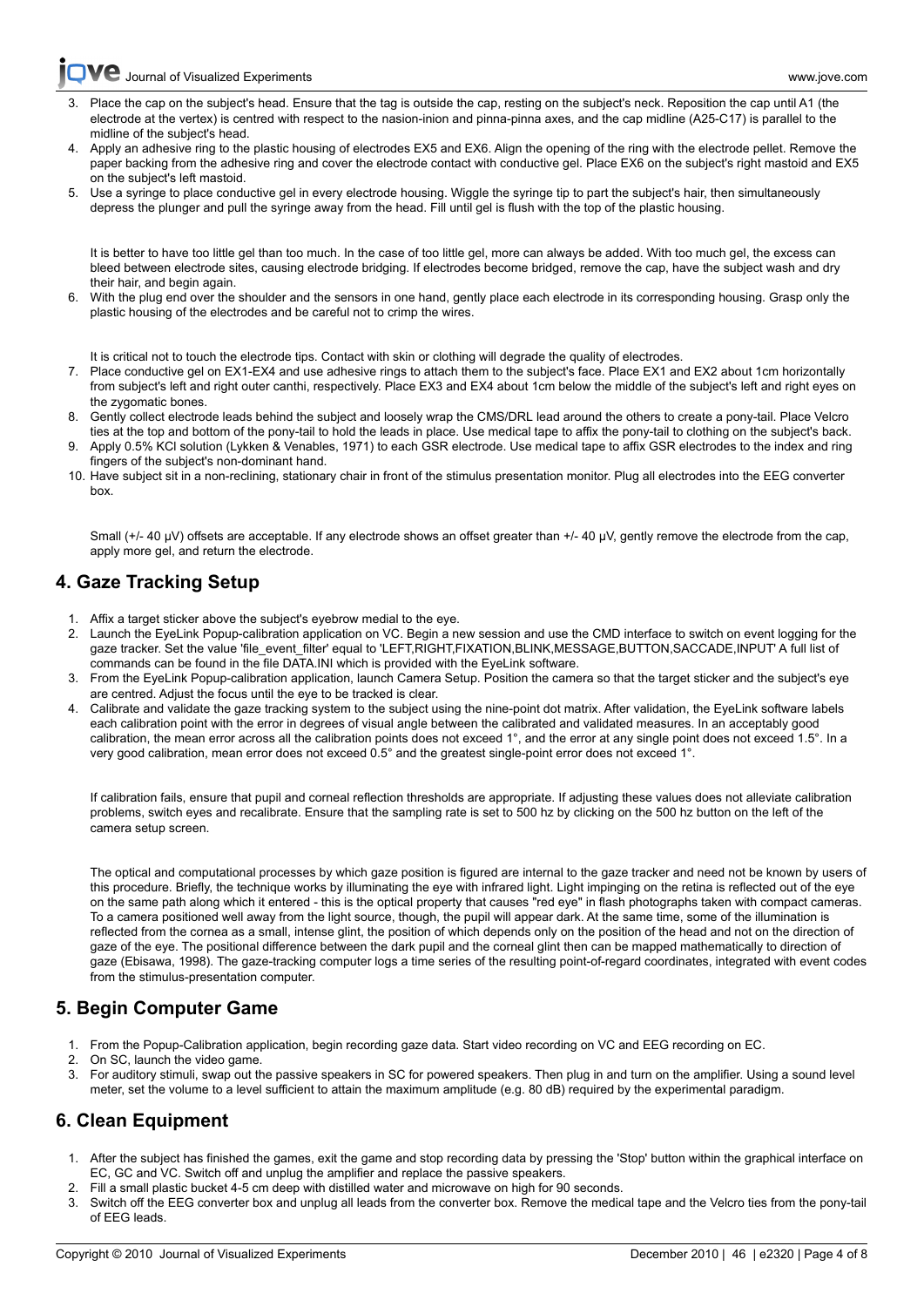- [4. Grasp](http://www.jove.com)ing the electrodes by the plastic housing only, remove all electrodes and place the sensors in the warm distilled water. After the cap electrodes have been removed, remove the cap from the subject's head. Remember to remove the adhesive rings from electrodes before immersing them in the water.
- 5. Use a spray bottle filled with distilled water to remove any gel left on the electrodes.
- 6. Use warm tap water and soap to remove gel from the electrode cap.

# **7. Data Analysis**

- 1. On SC, convert the gaze-tracking EDF data file to ASCII text using the EyeLink edf2asc application.
- 2. Consolidate data files onto VC, then launch the Astropolis Processing Toolkit (APT).

The APT is an open source MATLAB (R2008a, The MathWorks, Natick, MA) toolkit built on the open source EEGLAB environment (Delorme & Makeig, 2004). It integrates the various data files produced by this experimental paradigm and automates behavioural and EEG analysis. This automation includes preprocessing and artefact rejection, extended infomax independent component analysis (ICA) as implemented with the runica algortihm (Makeig *et al.*, 1997) in EEGLAB, and equivalent dipole localisation.

# **8. Representative Results**

The results presented here were obtained from pilot data examining children ages 10-15 years in three groups: individuals with an autism spectrum condition (ASC), siblings without any clinical diagnosis (SIB), and typically developing children (TYP). Gaze tracking data have been used to reject trials in which the subject's gaze has deviated from the stimuli of interest. (More intricate applications of gaze data also are possible, for instance using gaze as a parameter in computing physiological and behavioural averages.)

Figure 7 shows an event-related spectral perturbation obtained from a frontal midline electrode (Fz). PresentEnemy is corresponds to the appearance of an enemy ship (Go) and PresentFriendly corresponds to the appearance of a friendly ship (No-Go). During the No-Go condition, the TYP group demonstrated significantly higher gamma power (30-75 hz) 500-1500 ms post-stimulus.

The APT allows for easy comparisons between physiological and psychometric measures. For instance, in our analysis, alpha power (8-12 hz) during a similar time period (300-1500ms post-stimulus) for No-Go trials during this non-social attentional task was negatively correlated with performance on a measure of social perception, the Benton Facial Recognition test (Benton *et al.*, 1994).

**Figure 1: video of Maritime Defender** (go/no-go and dot-motion coherence tasks)

[Click here to watch video.](http://www.jove.com/files/ftp_upload/2320/2320_Belmonte_Figure1_text.mp4)

**Figure 2: video of Stellar Prospector** (modified Posner visual spatial attention task)

[Click here to watch video.](http://www.jove.com/files/ftp_upload/2320/2320_Belmonte_Figure2_text.mp4)

**Figure 3: video of FaceOff** (facial emotion recognition)

[Click here to watch video.](http://www.jove.com/files/ftp_upload/2320/2320_Belmonte_Figure3_text.mp4)

**Figure 4: video of StarJack** ("Sally-Anne test" of theory-of-mind)

[Click here to watch video.](http://www.jove.com/files/ftp_upload/2320/2320_Belmonte_Figure4_text.mov)



**Figure 5: Cabling diagram of the laboratory setup.**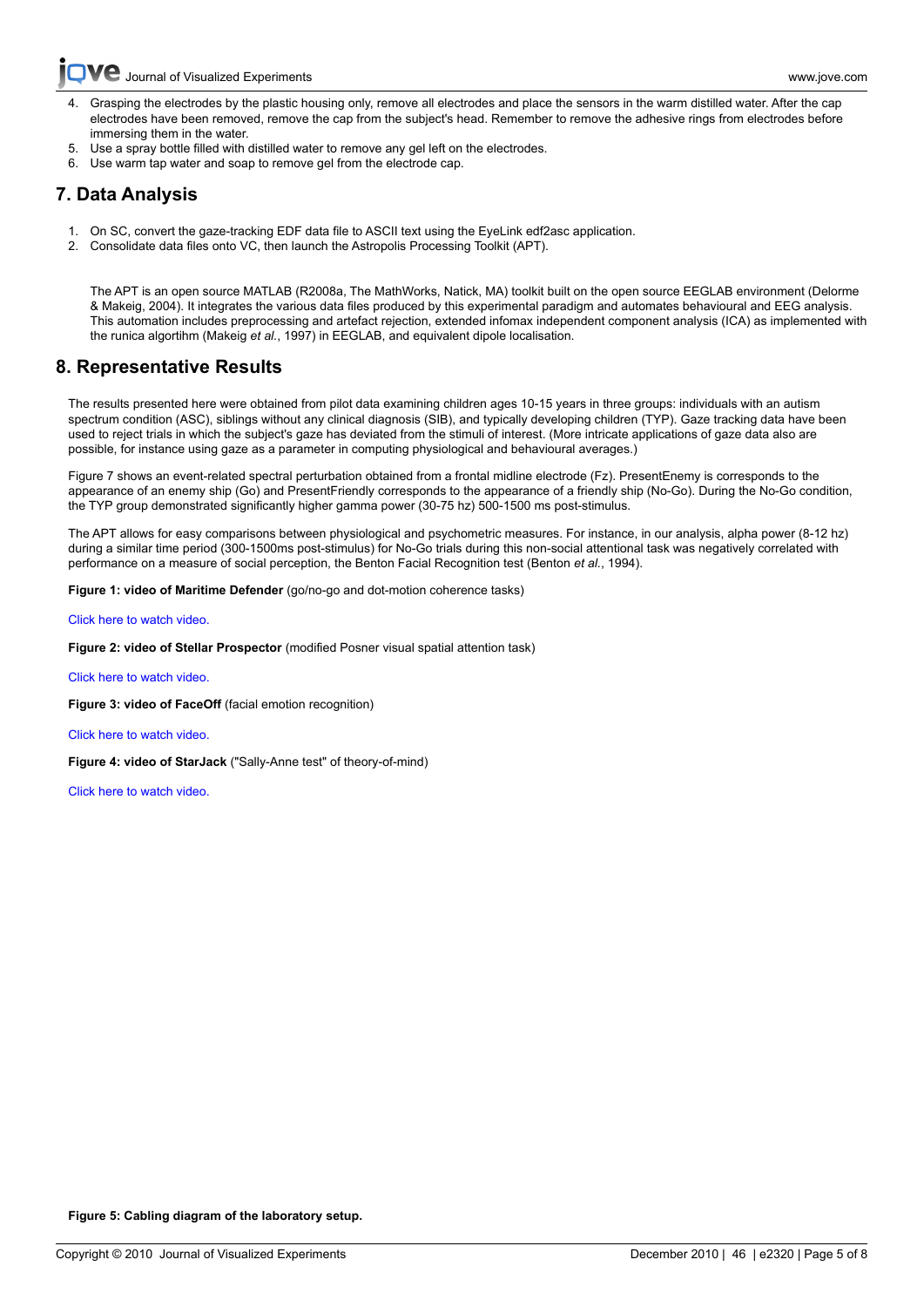

**Figure 6: Converter box cabling diagram of the laboratory setup.**



**Figure 7: Event-related spectral perturbations of Go/No-Go task recorded at Fz.** PresentEnemy = Go stimulus; PresentFriendly = No-Go stimulus; ASC = autism group; SIB = sibling group; TYP = control group.

#### **Discussion**

Perhaps the single most important obstacle to integrative studies is the practical limit on the amount of time that a single experimental subject (especially one from a clinical population) can reasonably be expected to perform before becoming fatigued. Unfortunately, often the more controlled a stimulus is from the scientist's point of view, the more repetitive and tedious the experiment can seem from the subject's point of view. Behavioural research on neuropsychiatric disorders in recent years has highlighted the importance of motivation, behavioural set, and task instruction in establishing cognitive strategy and determining performance (e.g. Plaisted *et al.* 1999; Dalton *et al.* 2005). In light of these considerations, we have embedded experimental stimuli in the context of a video game that captures and maintains subjects' interest, transparently collecting behavioural data and synchronising with physiological recording as the subject plays the game. The practical advantages of such an engaging and ecologically valid format over the usual repetitive blocks of trials are legion. Indeed, varying levels and demands of attentional shifting and multimodal integration are natural in the context of video game play, and psychophysical measures such as dot motion coherence and embedded figures are easily implemented as, for example, the movement of a star field on a view screen and the detection of an object in a cluttered environment. In addition, the strategic and adversarial nature of a video game carries natural opportunities to explore higher-level cognitive measures such as comprehension of game-related narratives and social attribution to a computer-generated adversary. Video games evoke measurable alterations in attention and perceptual processes (Green & Bavelier 2003, 2006ab, 2007; Castel *et al.* 2005; Feng *et al.* 2007), and the video game format is increasingly being used to acquire simultaneous behavioural and EEG observations in ecologically valid contexts, for example in visuomotor tracking (Smith *et al.* 1999), air traffic control (Brookings *et al.* 1996), and military command and control simulations (St John *et al.* 2002, 2004; Berka *et al.* 2004). Recent results in human-computer interaction (von Ahn 2006) also point to the power of the game context to establish and to maintain motivation in tasks that otherwise might not seem engaging, to teach persons with developmental disorders (Golan & Baron-Cohen 2006), and to train executive functions (Thorell *et al.*, 2009). Also along these lines, the video game format affords subjects more of a chance to become comfortable with the task before entering the laboratory, minimising the potential confound of state anxiety associated with performance of an unfamiliar task in a testing situation.

A new generation of EEG amplifiers capable of matching much higher scalp impedances (Ferree *et al.*, 2001), combined with sensor webs that parallellise the process of electrode placement and electrolyte application, has significantly reduced electrode application time and demands for subject compliance, enabling high-density EEG recording in a wider range of patients. Even more significantly, during the past decade as biologists have begun to communicate better with physicists and mathematicians, outdated univariate methods of analysis in the time domain have been supplanted by multivariate methods such as Independent Components Analysis (Bell & Sejnowski, 1995) and by time-frequency analyses that account not only for signals phase-locked to stimulus or response events but also for signals consisting of perturbations of ongoing oscillations (Makeig *et al.*, 2002, 2004). These practical and analytical developments have opened electroencephalography to a wider range of subject populations and behavioural contexts. With these developments, though, the importance of preserving ecological validity has only grown. Cognitive tasks implemented in the context of a computer game can be more flexibly combined with simultaneous gaze tracking and high-density EEG, and yield data of greater ecological validity. (This is especially true if subjects are given time to familiarise themselves with the game before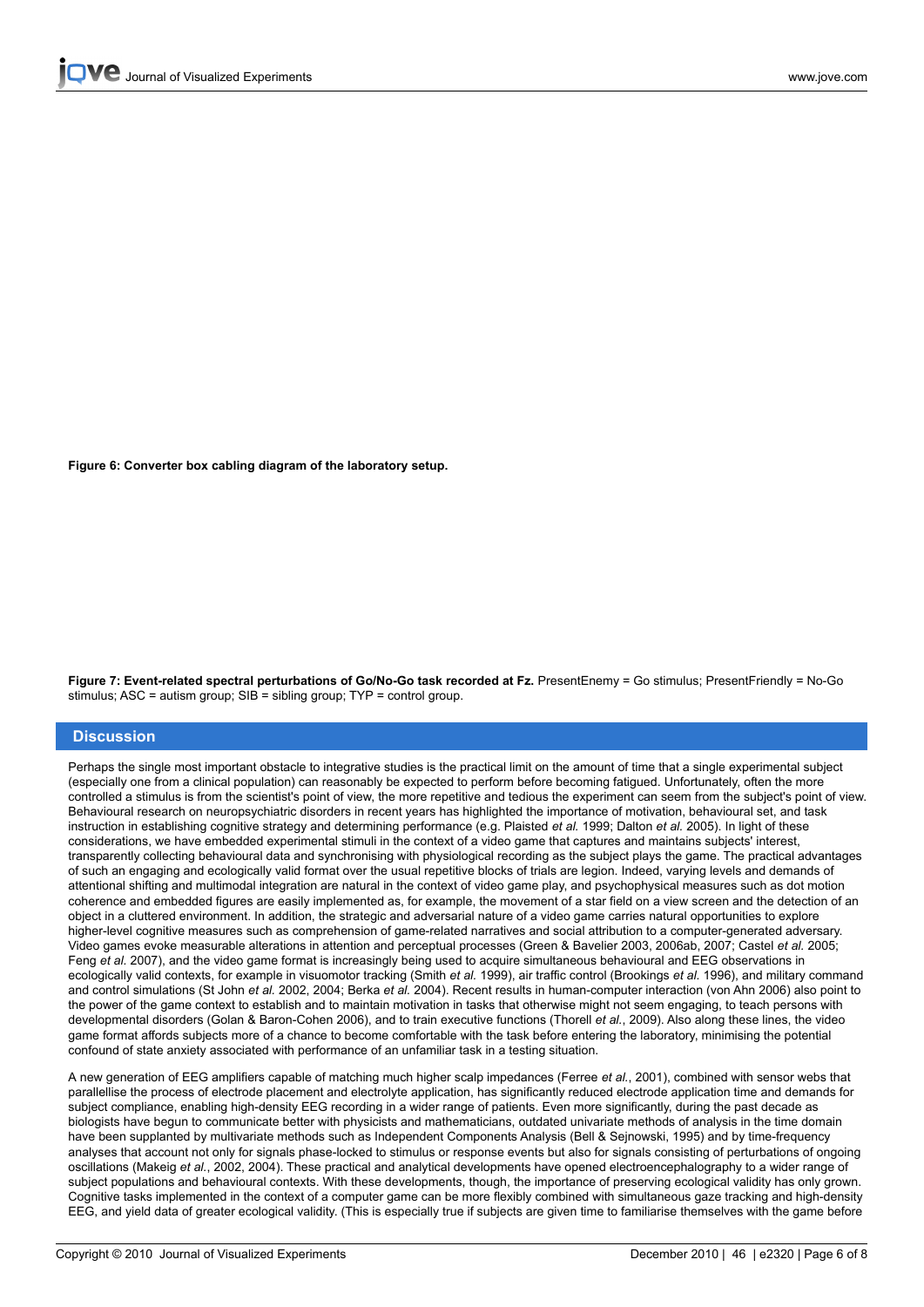[the record](http://www.jove.com)ing session. For our study, subjects were loaned laptop computers on which to practise the game at least two weeks prior to EEG recording.) In future, the game paradigm may become the norm in neurophysiological and behavioural research, especially where children or clinical populations are concerned.

#### **Disclosures**

No conflicts of interest declared.

#### **Acknowledgements**

This project is funded by Autism Speaks Pilot Research Grant #2597 and by US National Science Foundation Faculty Early Career Development Award #BCS-0846892.

#### **References**

- 1. Bell, A.J., Sejnowski, T.J. An information maximisation approach to blind separation and blind deconvolution. Neural Computation 7 (6) : 1129-1159 (1995).
- 2. Belmonte, M.K. Shifts of visual spatial attention modulate a steady-state visual evoked potential. Cognitive Brain Research 6 (4) : 295-307 (1998).
- 3. Belmonte, M.K. Abnormal attention in autism shown by steady-state visual evoked potentials. Autism 4 (3) : 269-285 (2000).
- 4. Benton, A.L., Sivan, A.B., Hamsher, K., Varney, N.R., Spreen, O. Contributions to Neuropsychological Assessment. New York: Oxford University Press (1994).
- 5. Berka, C., Levendowski, D.J., Cvetinovic, M.M., Petrovic, M.M., Davis, G., Lumicao, M.N., Zivkovic, V.T. Real-time analyses of EEG indexes of alertness, cognition and memory acquired with a wireless EEG headset. International Journal of Human-Computer Interaction 17 (2) :151-170 (2004).
- 6. Bradley, M.M., Miccoli, L., Escrig, M.A., Lang, P.J. The pupil as a measure of emotional arousal and autonomic activation. Psychophysiology 45 (4) : 602-607 (2008).
- 7. Brookings, J.B., Wilson, G.F., Swain, C.R. Psychophysiological responses to changes in work-load during simulated air traffic control. Biological Psychology 42 (3) : 361-377 (1996).
- 8. Castel, A.D., Pratt, J., Drummond, E. The effects of action video game experience on the time course of inhibition of return and the efficiency of visual search. Acta Psychologica 119 (2) : 217-230 (2005).
- 9. Chaytor, N., Schmitter-Edgecombe, M. The ecological validity of neuropsychological tests: a review of the literature on everyday cognitive skills. Neuropsychology Review 13 (4) : 181-197 (2003).
- 10. Dalton, K.M., Nacewicz, B.M., Johnstone, T., Schaefer, H.S., Gernsbacher, M.A., Goldsmith, H.H., Alexander, A.L., Davidson, R.J. Gaze fixation and the neural circuitry of face processing in autism. Nature Neuroscience 8 (4) : 519-526 (2005).
- 11. Delorme, A., Makeig, S. EEGLAB: an open source toolbox for analysis of single-trial EEG dynamics. Journal of Neuroscience Methods 134  $(1)$ : 9-21 (2004).
- 12. Ebisawa, Y. Improved video-based eye-gaze detection method. IEEE Transactions on Instrumentation and Measurement 47 (4) : 948-955 (1998).
- 13. Feng, J., Spence, I., Pratt, J. Playing an action video game reduces gender differences in spatial cognition. Psychological Science 18 (10) : 850-855 (2007).
- 14. Ferree, T.C., Luu, P., Russell, G.S., Tucker, D.M. Scalp electrode impedance, infection risk, and EEG data quality. Clinical Neurophysiology 112 (3) : 536-544 (2001).
- 15. Golan, O., Baron-Cohen, S. Systemizing empathy: teaching adults with Asperger syndrome or high-functioning autism to recognize complex emotions using interactive media. Development and Psychopathology 18 (2) : 591-617 (2006).
- 16. Graner Ray, S. Gender inclusive game design: Expanding the market. Hingham, Massachusetts: Charles River Media (2004).
- 17. Green, C.S., Bavelier, D. Action video game modifies visual selective attention. Nature 423 (6939) : 534-537 (2003).
- 18. Green, C.S., Bavelier, D. Enumeration versus multiple object tracking: the case of action video game players. Cognition 101 (1) : 217-245 (2006a).
- 19. Green, C.S., Bavelier, D. Effect of action video games on the spatial distribution of visuospatial attention. Journal of Experimental Psychology Human Perception and Performance 32 (6) : 1465-1478 (2006b).
- 20. Green, C.S., Bavelier, D. Action-video-game experience alters the spatial resolution of vision. Psychological Science 18 (1) : 88-94 (2007).
- 21. Hafed, Z.M., Clark, J.J. Microsaccades as an overt measure of covert attention shifts. Vision Research 42 (22) : 2533-2545 (2002).
- 22. Lieberman, H.R., Pentland, A.P. Microcomputer-based estimation of psychophysical thresholds: the best PEST. Behavior Research Methods and Instrumentation 14 (1) : 21-25 (1982).
- 23. Luck, S.J. An Introduction to the Event-Related Potential Technique. Cambridge, Massachusetts: MIT Press (2005).
- 24. Lykken, D.T., Venables, P.H. Direct measurement of skin conductance: a proposal for standardization. Psychophysiology 8 (5) : 656-672 (1971).
- 25. Makeig, S., Delorme, A., Westerfield, M., Jung, T., Townsend, J., Courchesne, E., Sejnowski, T.J. Electroencephalographic brain dynamics following manually responded visual targets. PLoS Biology 2 (6) : e176 (2004).
- 26. Makeig, S., Jung, T., Bell, A.J., Ghahremani, D., Sejnowski, T. J. Blind separation of auditory event-related brain responses into independent components. Proceedings of the National Academy of Sciences of the United States of America 94 (20) : 10979-10984 (1997).
- 27. Makeig, S., Westerfield, M., Jung, T.P., Enghoff, S., Townsend, J., Courchesne, E., Sejnowski, T.J. Dynamic brain sources of visual evoked responses. Science 295 (5555) : 690-694 (2002).
- 28. Morgan, S.T., Hansen, J.C., Hillyard, S.A. Selective attention to stimulus location modulates the steady-state visual evoked potential. Proceedings of the National Academy of Sciences of the United States of America 93 (10) : 4770-4774 (1996).
- 29. Pentland, A.P. Maximum likelihood estimation: the best PEST. Perception and Psychophysics 28 (4) : 377-379 (1980).
- 30. Plaisted, K., Swettenham, J., Rees, L. Children with autism show local precedence in a divided attention task and global precedence in a selective attention task. Journal of Child Psychology and Psychiatry 40 (5) : 733-742 (1999).
- 31. Posner, M. I. Orienting of attention. Quarterly Journal of Experimental Psychology, 32 (1) : 3-25 (1980).
- 32. Smith, M.E., McEvoy, L.K., Gevins, A. Neurophysiological indices of strategy development and skill acquisition. Cognitive Brain Research 7 (3) : 389-404 (1999).